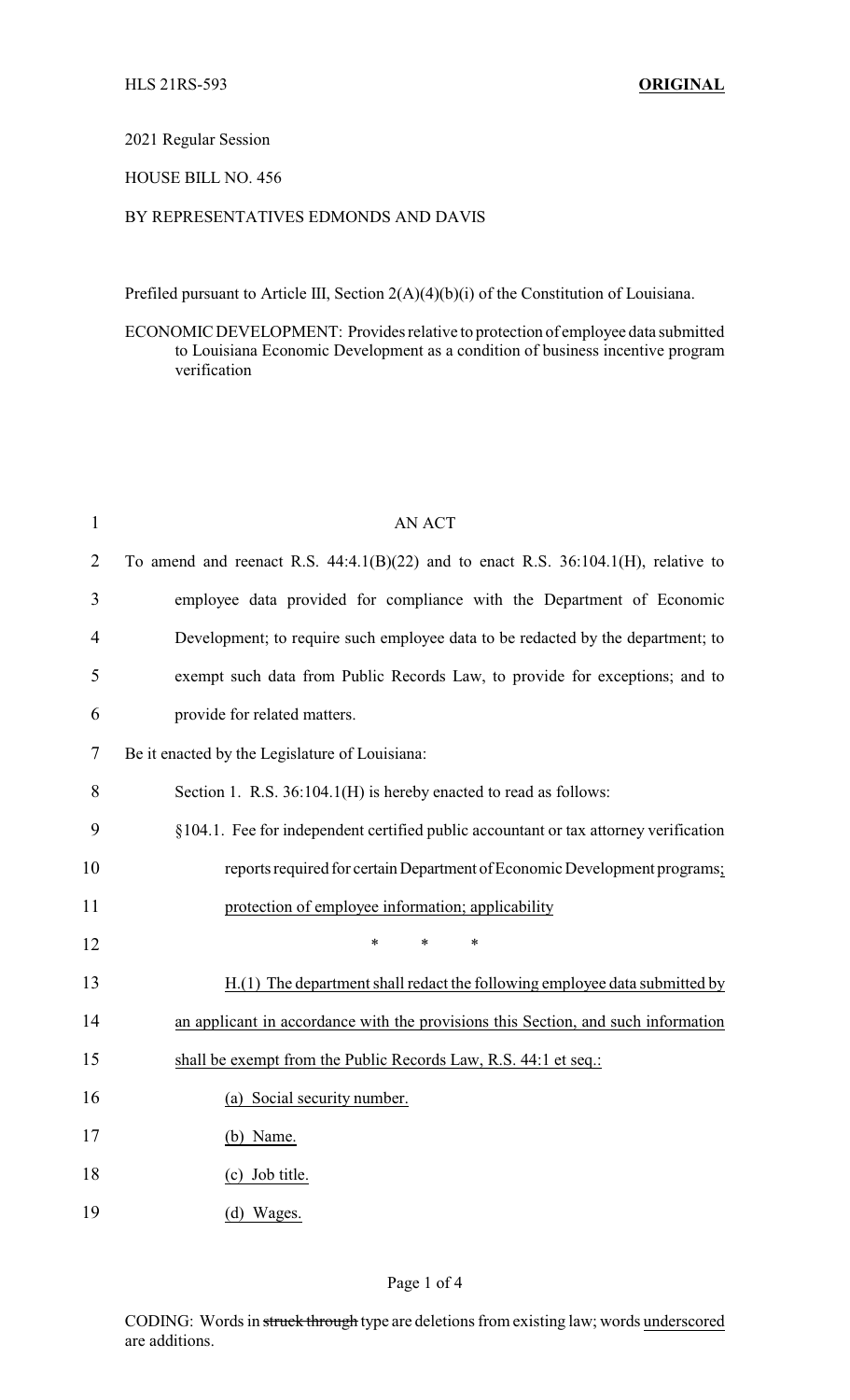| 1              | (e) Street name and house number.                                                      |
|----------------|----------------------------------------------------------------------------------------|
| $\overline{2}$ | (f) Employee payroll information and tax withholding information.                      |
| 3              | (g) Bank information.                                                                  |
| 4              | (h) Unemployment number.                                                               |
| 5              | Louisiana Department of Revenue account number.<br>(1)                                 |
| 6              | FastLane code.<br>(i)                                                                  |
| 7              | The provisions of Paragraph (1) of this Subsection shall apply to the                  |
| 8              | following Department of Economic Development incentive programs and forms:             |
| 9              | The Industrial Tax Exemption Program annual certification of<br>(a)                    |
| 10             | compliance.                                                                            |
| 11             | (b) The Louisiana Quality Jobs Program annual certification report.                    |
| 12             | (c) The Louisiana Enterprise Zone Program employee certification report.               |
| 13             | (d) The Retention and Modernization Tax Credit baseline jobs worksheet                 |
| 14             | and new job worksheet.                                                                 |
| 15             | Section 2. R.S. 44:4.1(B)(22) is hereby amended and reenacted to read as follows:      |
| 16             | §4.1. Exceptions                                                                       |
| 17             | $*$ $*$ $*$                                                                            |
| 18             | B. The legislature further recognizes that there exist exceptions, exemptions,         |
| 19             | and limitations to the laws pertaining to public records throughout the revised        |
| 20             | statutes and codes of this state. Therefore, the following exceptions, exemptions, and |
| 21             | limitations are hereby continued in effect by incorporation into this Chapter by       |
| 22             | citation:                                                                              |
| 23             | $\ast$<br>$\ast$<br>∗                                                                  |
| 24             | $(22)$ R.S. $36:108$ 36:104.1(H), 108                                                  |
| 25             | ∗<br>∗<br>∗                                                                            |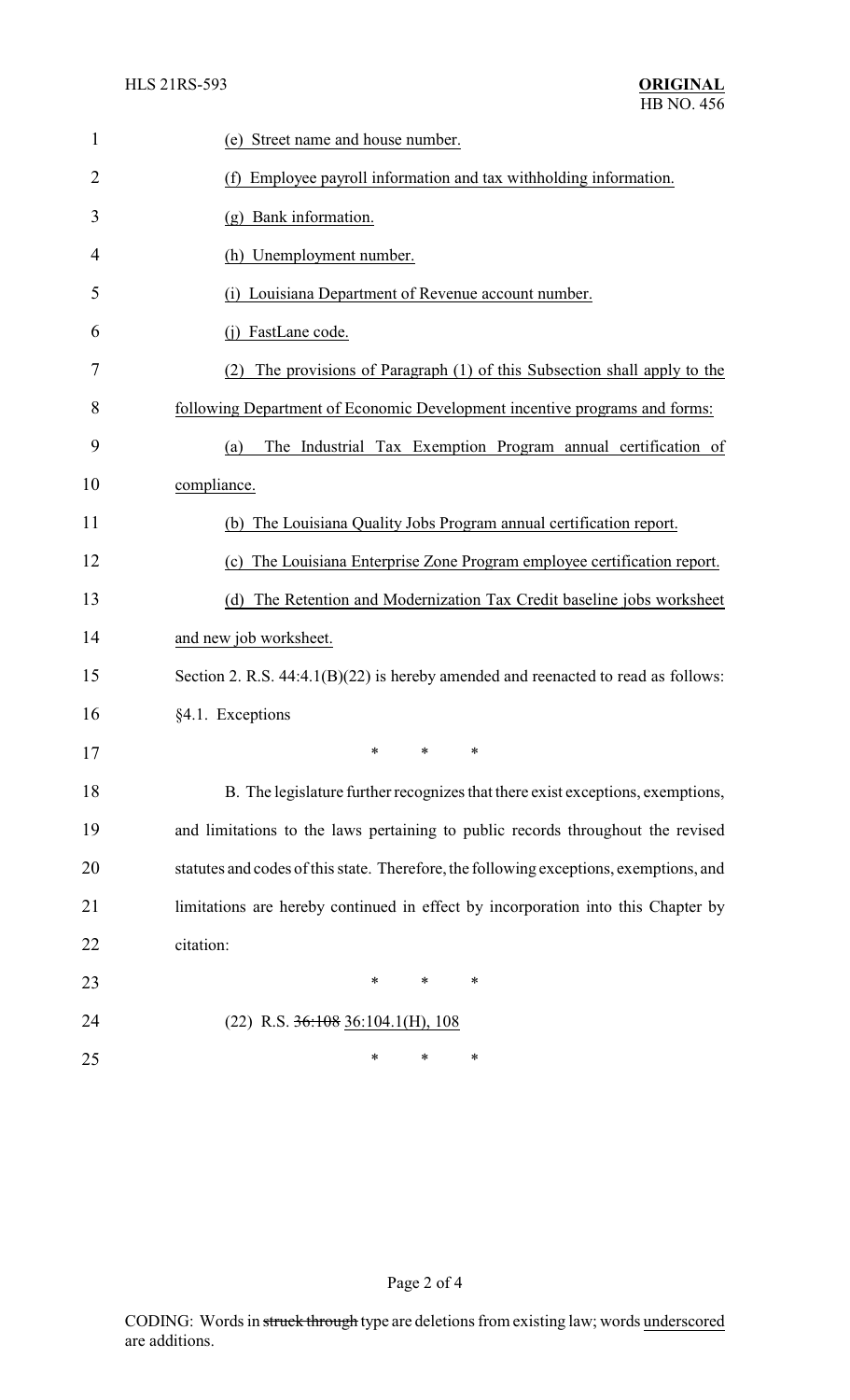#### DIGEST

The digest printed below was prepared by House Legislative Services. It constitutes no part of the legislative instrument. The keyword, one-liner, abstract, and digest do not constitute part of the law or proof or indicia of legislative intent. [R.S. 1:13(B) and 24:177(E)]

| HB 456 Original | 2021 Regular Session | Edmonds |
|-----------------|----------------------|---------|
|-----------------|----------------------|---------|

**Abstract:** Requires some employee data be redacted from required verification reports for certain economic development programs and exempts such data from Public Records Law.

Present law requires a verification report to be submitted by an independent certified public accountant or tax attorney to certify compliance with certain Department of Economic Development tax credit programs.

Present law requires an applicant seeking to certify eligibility to make any records related to the application for the program available to the accountant or tax attorney for the preparation of the required verification report.

Proposed law retains present law and requires the Department of Economic Development to redact the following information from the records required to be submitted by the applicant to comply with present law:

- (1) Social security number.
- (2) Name.
- (3) Job title.
- (4) Wages.
- (5) Street name and house number.
- (6) Employee payroll information and tax withholding information.
- (7) Bank information.
- (8) Unemployment number.
- (9) Louisiana Department of Revenue account number.
- (10) FastLane code.

Proposed law exempts such data from Public Records Law.

Proposed law makes the following programs and forms exempt from proposed law:

- (1) The Industrial Tax Exemption Program annual certification of compliance.
- (2) The Louisiana Quality Jobs Program annual certification report.
- (3) The Louisiana Enterprise Zone Program employee certification report.
- (4) The Retention and Modernization Tax Credit baseline jobs worksheet and new job worksheet.

#### Page 3 of 4